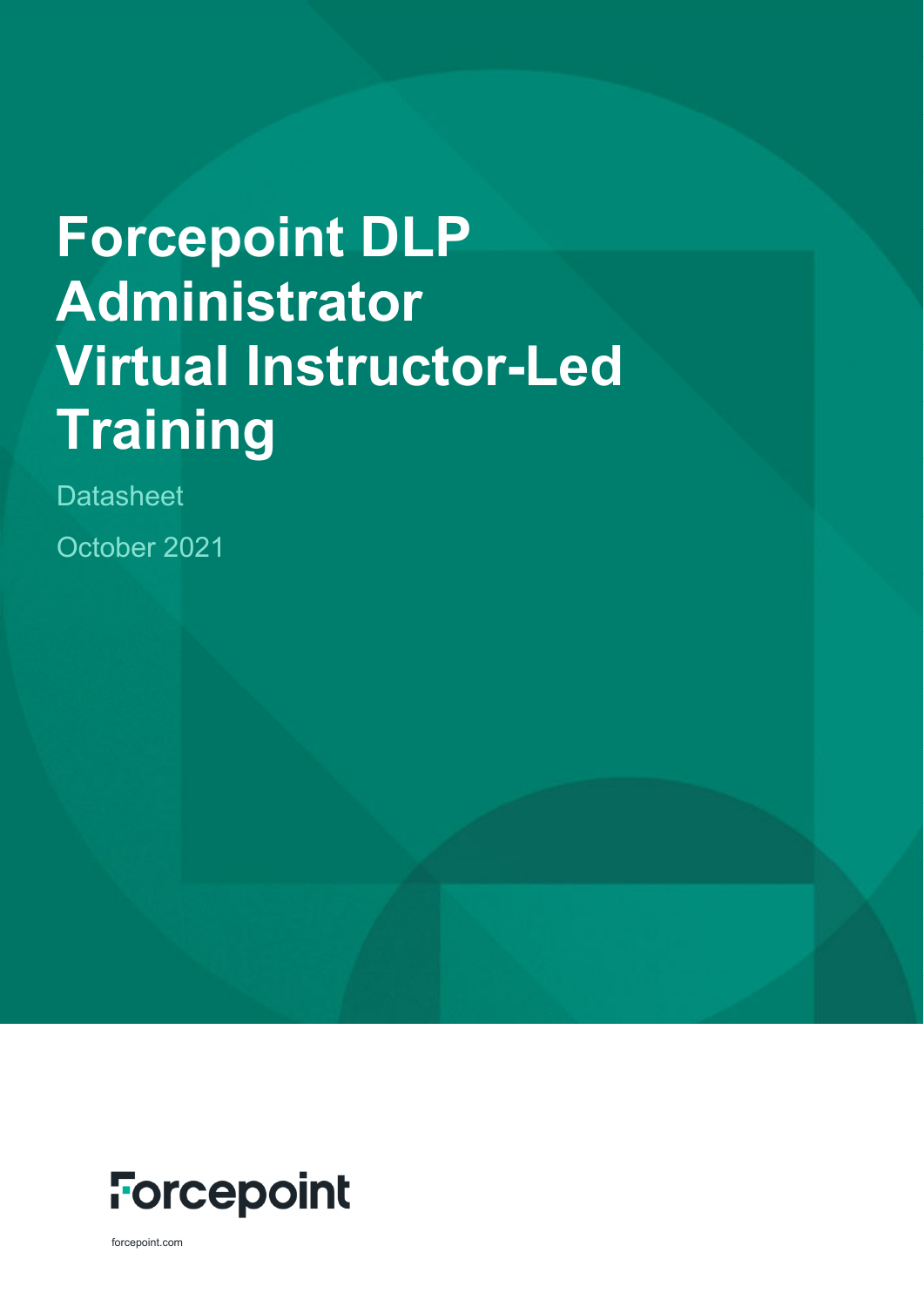### **Forcepoint (DLP)Data Loss Prevention Administrator Virtual Instructor-Led Training**

#### **DTADM**

The Forcepoint Data Loss Prevention (DLP) Administrator course instructs you how to test an existing deployment, administer policies and reports, handle incidents and endpoints and upgrade and manage the Forcepoint DLP system. You will develop skills in creating data policies, building custom classifiers, performing system maintenance, and using predefined policies, incident management and reports.

#### **Audience**

- System administrators, data security administrators, IT staff
- Sales engineers, consultants, implementation specialists
- **Forcepoint channel partners and IT staff**
- **DLP** incident and forensic analysts

#### **Course objectives**

- Identify and define core DLP terminology, resources, and architecture.
- Define and create each type of DLP classifier.
- Define and create each type of DLP resource, including URL categories, action plans, and notifications.
- Define and create each type of DLP policy, rule, and exception.
- **Manage policies and rules using bulk updates and policy levels.**
- **EXPLAINER IN EXPLAINE AND EXPLAINE IN EXPLAIN** and the capabilities and modes of OCR.
- Build, deploy, and manage the Forcepoint One Endpoint.
- Define the terms specific to DLP incident reporting.
- **List and explain the report types in the report catalog.**
- **Manage and customize incident reports.**
- Analyze and perform each type of workflow on a DLP incident.
- **Explain the features of the Incident Risk Ranking dashboard.**
- Create and configure an administrator with role-based permissions.
- Define and perform discovery activities.
- **Define and perform fingerprinting and machine learning activities.**
- **Explain the functionality of file tagging and how DLP integrates with it.**
- Import and apply file tags, create classifiers, and use them in a policy and rule.
- Review the operational status of DLP components and services.
- I Identify the elements included in a DLP backup and restore procedure and then perform this procedure.
- **If** Identify and analyze the primary logs used in DLP security manager.

#### **Prerequisites for attendance**

- General understanding of system administration and internet services
- Basic knowledge of networking and computer security concepts
- A computer that meets the requirements noted at the end of this document

#### **Certification exams**

This course prepares you to take and pass the DLP Administrator certification exam. One exam attempt is included in the price of the course, but the exam is not administered during the course. A minimum score of 80% on the multiplechoice online exam is required to pass.

#### *Format:*

Virtual Instructor-Led Training

#### *Duration:*

16 hours, typically delivered in 4 sessions (4 hours per session), 2 hours outside of class for the exam

#### *Course Price:*

\$1,150 USD

#### *Exam Price:*

One attempt is included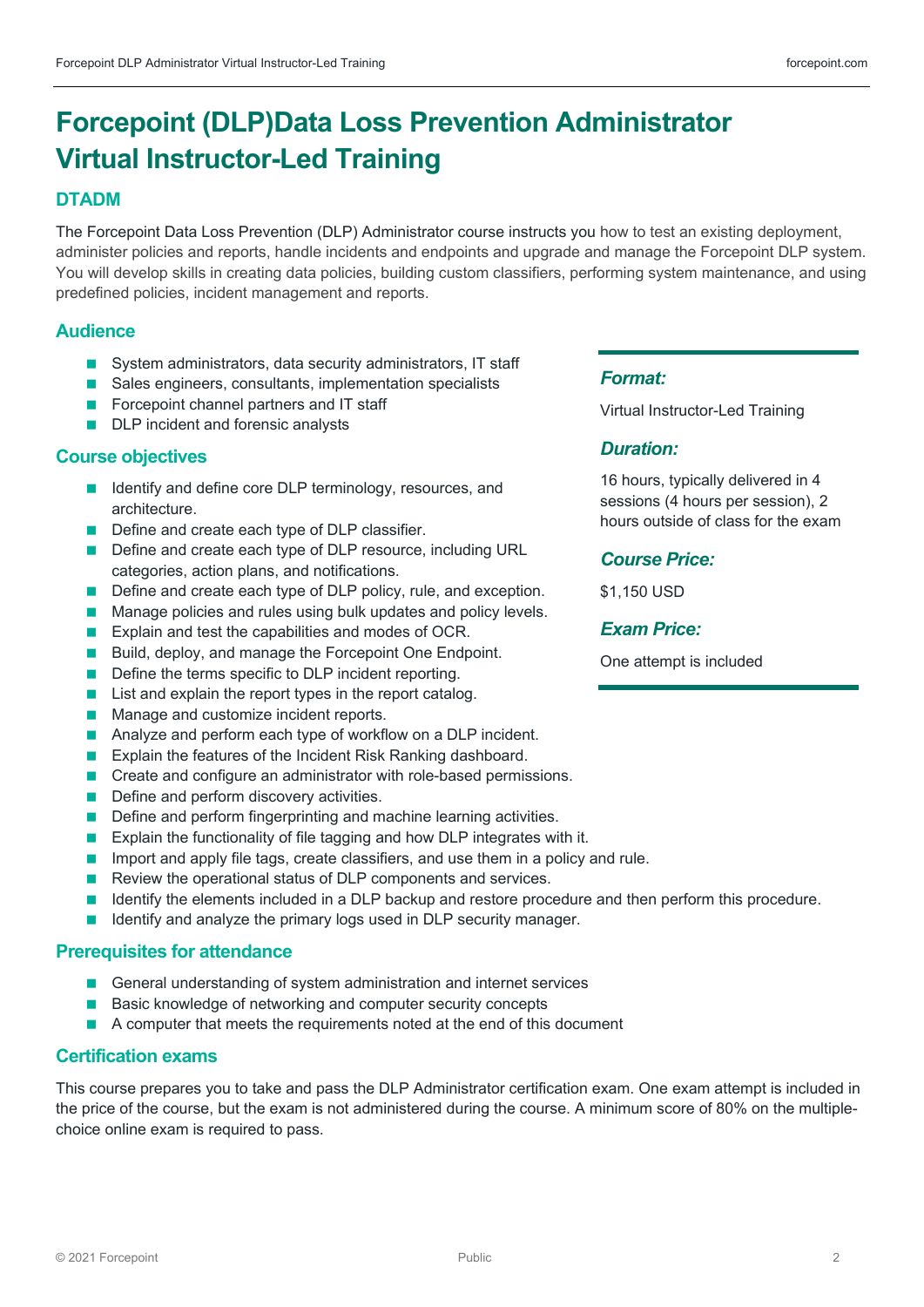#### **Course Outline**

#### **Module 1: Introduction to Forcepoint DLP**

- Describe a DLP implementation and define core DLP terms.
- **In** Identify available Forcepoint DLP product information resources and where they can be accessed.

#### **Module 2: Configuring Forcepoint DLP Classifiers**

- List and explain each Forcepoint classifier type.
- Create a functional example of each Forcepoint classifier type.
- Access the list of predefined script classifiers and identify several commonly used categories.
- Configure the parameters of a predefined script classifier.

#### **Module 3: Configuring Forcepoint DLP resources**

- List and explain each Forcepoint DLP resource.
- Configure a connection to and import a user directory.
- Create a functional example of each Forcepoint DLP resource.
- $\blacksquare$  Import URL categories by enabling the linking service.
- **List and explain the default action plans.**
- Create a custom action plan.
- List and explain the default notifications.
- Use dynamic variables in notifications.
- Configure the default notification.

#### **Module 4: Configuring Forcepoint DLP policies and rules**

- Define what a DLP policy is, identify three broad types of them, and explain what they do.
- Explain how cumulative rules can be used in  $DLP$ .
- Configure, deploy, and test a quick policy.
- Configure and test a predefined policy.
- Configure, deploy, and test a custom policy and rule.
- **Explain the purpose and function of a rule exception.**
- Explain how to perform a bulk update of multiple policies and rules.
- **Explain how policy levels provide scope and processing order for policies, then create a new policy level and** assign policies to it.

#### **Module 5: Analyze a transaction using OCR**

- Explain the capabilities and modes of OCR.
- Configure a policy engine to work with an OCR server.
- Submit a transaction to the OCR engine and examine the results.

#### **Module 6: The Forcepoint One Endpoint**

- I Identify the core features of the Forcepoint One Endpoint.
- **Explain the endpoint global and profile settings.**
- Deploy the Forcepoint One Endpoint.
- I Identify supported endpoint encryption methods.
- Use the Forcepoint One Endpoint to encrypt files copied to removable media.
- **Explain the DLP endpoint temporary bypass feature.**
- $\blacksquare$  Test the temporary bypass feature.
- Configure the endpoint browser extension to work in monitor-only mode.
- Test the endpoint browser extension in monitor-only mode.
- **Explain the DLP endpoint employee coaching feature.**
- Confirm the function of the employee coaching feature.

#### **Module 7: Analyzing DLP incidents and reporting**

- Define the core terminology of Forcepoint DLP incident reporting.
- $\blacksquare$  List and explain the report types in the report catalog.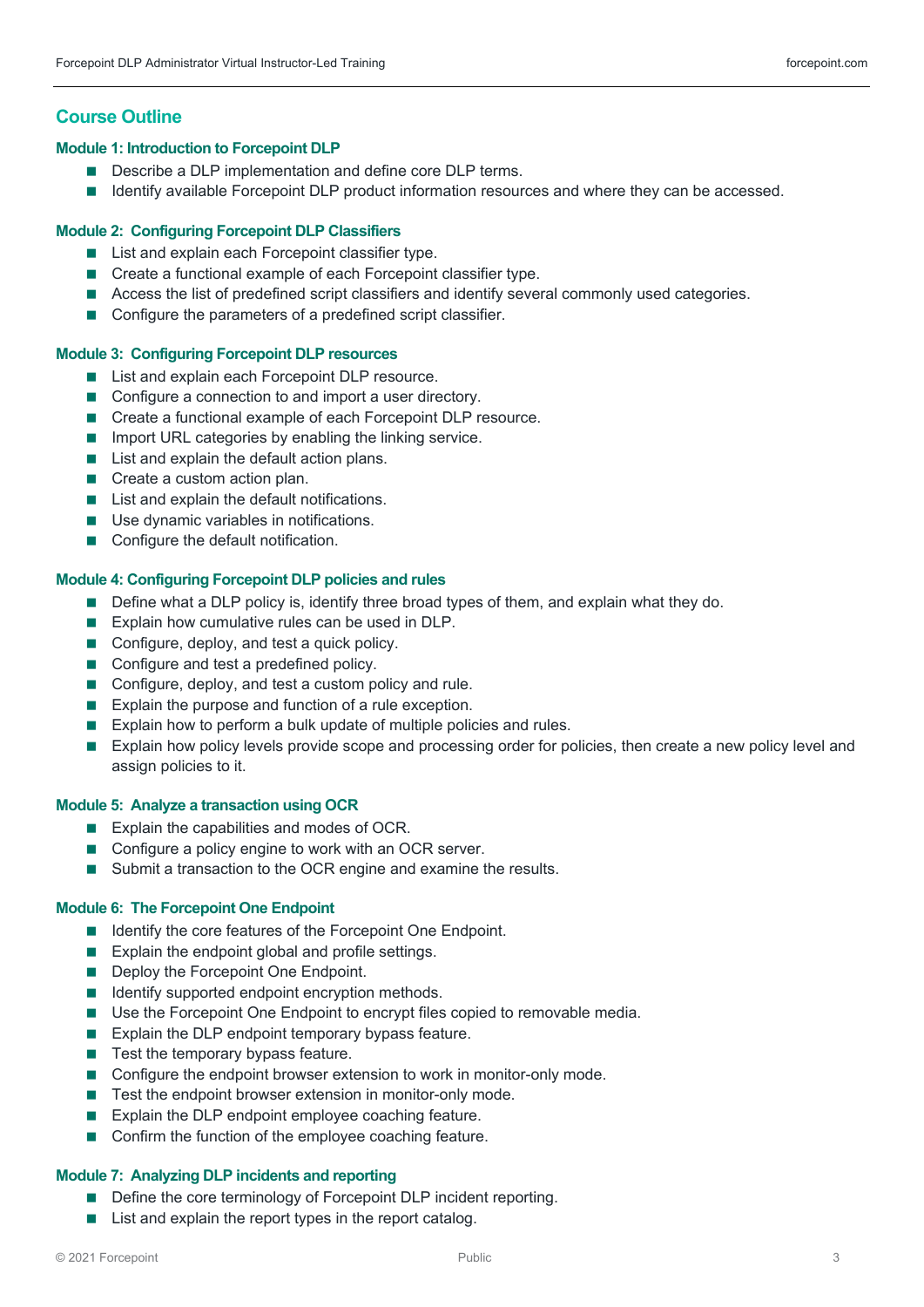- Analyze an incident in an Incident List report.
- **Perform each UI-based incident workflow action.**
- Explain the function of DLP incident batch operations.
- **Perform a remediation operation on a batch of incidents.**
- Explain the features of the incident risk ranking dashboard.

#### **Module 8: Managing Delegated Administrators**

- Summarize attributes of delegated administrators and role-based permissions.
- Configure a delegated administrator to have role-based permissions.

#### **Module 9: Implementing discovery**

- Define terminology specific to discovery.
- **Perform discovery activities, including configuration, task execution, and analysis of discovery incidents.**

#### **Module 10: Creating fingerprinting and machine learning classifiers**

- Define terminology specific to fingerprinting and machine learning.
- **Perform file fingerprinting activities, including configuration, task execution, and tuning of results.**
- **Perform machine learning activities, including configuration, task execution, and tuning of results.**

#### **Module 11: Importing file tagging labels**

- Explain the functionality of classification labels and how to integrate them into the DLP data labeling framework.
- Integrate Boldon James into the DLP data labeling framework.
- **EXECTE 2** Create a file labeling classifier to manage files that contain sensitive or proprietary information.
- Create and deploy a data usage policy using a file labeling classifier.
- **Create and deploy a discovery policy with an action plan capable of assigning file classification labels.**

#### **Module 12: Managing system health**

- Examine the DLP system health dashboard for sustained high usage.
- Review the operational status of each registered system module.
- I Identify and analyze the primary logs used by the DLP security manager.
- $\blacksquare$  Export information found in the primary logs.
- Explain the functionality of DLP system alerts.
- $\blacksquare$  Identify the items included in a DLP backup.
- Configure and perform a DLP backup task.

*To attend this virtual online course, you must have a computer with:* 

- **A** high-speed internet connection (minimum of 1 MB connection required)
- An up-to-date web browser (Google Chrome recommended)
- PDF viewer
- **Zoom** client
- Speakers and microphone or headset (headset recommended)

*A separate tablet or e-book reader is also recommended for the course and lab book delivery.*